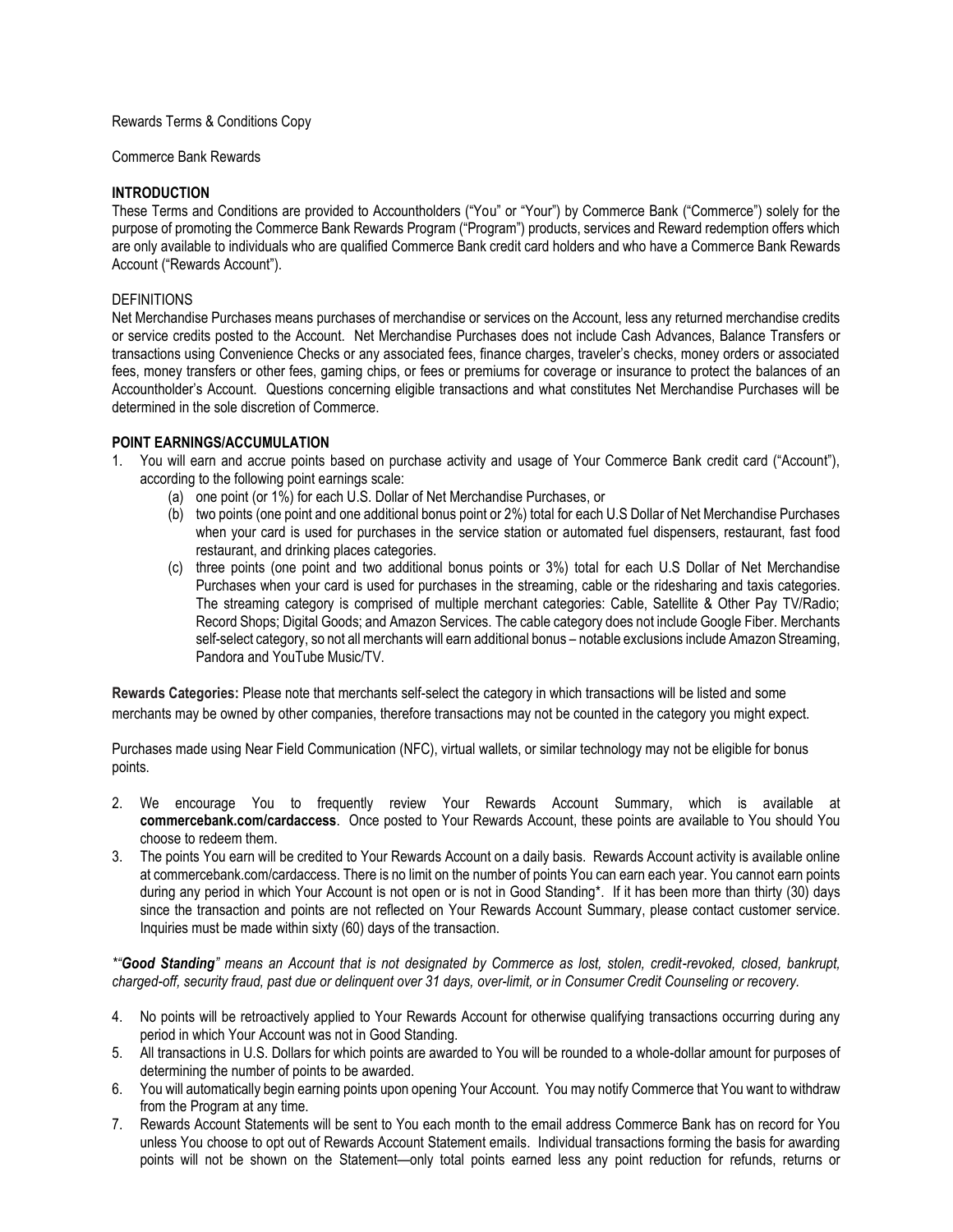adjustments, redeemed points and expiring points will be displayed. The frequency, timing, content or layout of the Rewards Account statements are subject to change from time-to-time at the discretion of Commerce.

## **REDEMPTION OF POINTS**

- 8. You may redeem any points credited to the Rewards Account online at **commercebank.com/**cardaccess, by contacting the Commerce Bank Rewards Service Center by toll-free number 800-350-7193, or other methods as may be available from timeto-time and identified by Commerce. Redemptions are subject to point availability and other requirements contained in these Terms and Conditions.
- 9. Your points will not be available for redemption until posted to Your Rewards Account regardless of the date of the transaction for which points are earned.
- 10. Your points may only be redeemed if Your Account and Your Rewards Account are in Good Standing at the time of any point redemption.
- 11. Points earned by You on multiple Accounts enrolled in the Program will be consolidated and reported in a single Rewards Account. Consolidation of points into one Rewards Account will be based upon the person, as determined by Commerce, identified by name and social security number as the Primary Accountholder on each Account. The Primary Accountholder is the individual whose name appears first on the Account. Notwithstanding point Gifting Redemption, points are not Your property and may not be assigned or transferred to any person (including upon death or as a part of a domestic relations matter). Points have no cash value, no surrender value and no transfer value and cannot be used to offset any amount due from You to Commerce on the Account.
- 12. Points used by You for redemption will be those unredeemed points that have been on the Rewards Account the longest time.
- 13. Points earned by You may only be redeemed for an Airline Ticket Credit Redemption, a Cash Back Redemption (see below for definition of Cash Back Redemption), a Gift Card Redemption, an Electronic Retail Gift Card or "eGift", a Merchandise Redemption or a Point Gifting Redemption (collectively, a "Redemption Reward" or "Reward"). All redemptions are final. Commerce is not responsible for Rewards or correspondence lost or delayed due to U.S. Mail delivery.

# **AIRLINE TICKET CREDIT REDEMPTION**

- 14. An **Airline Ticket Credit Redemption** provides a specific U.S. Dollar maximum allowance off any class airline ticket ("Ticket") on any airline carrier, to any destination, with no restrictions, blackout dates or seating limitations provided the Ticket is purchased through the Commerce Bank Rewards Service Center. Use of an Airline Ticket Credit Redemption for a specific travel itinerary will be limited by the availability as displayed or published in an airline industry Global Distribution System (such as Apollo) of airline carriers, traveling dates, flight schedules, fares, seating as well as airport restrictions or security restrictions such as those imposed by the U.S. Homeland Security Department or other federal or state agencies or regulatory authorities.
- 15. The minimum redemption level is 10,000 points per ticket. The cost of any Ticket that exceeds the amount of the Airline Ticket Credit Redemption must be paid at the time of the Reward redemption. The cost of any Ticket that is less than the amount of the Airline Ticket Credit Redemption will *not* result in the payment to You of the difference between the Airline Ticket Credit Redemption amount and the actual cost of the Ticket. Travel arrangements requiring issuance of paper Tickets must be booked at least five (5) Business Days prior to the scheduled day of airline travel to allow sufficient time for receipt of the Ticket and any other travel documents. A "Business Day" shall mean a day other than a Saturday, Sunday, federal holiday or other day on which commercial banks are authorized or required by law to close.
- 16. Airline tickets are NON-REFUNDABLE and NON-CHANGEABLE unless permitted by the terms of the fare and are subject to airline rules, penalties and fare difference charges. This includes taxes, destination charges and any other applicable fees.

Applicable Charges – Online Airline Ticket Credit Redemption:

- i. Airline Ticket Credit Redemption Fee \$00.00
- ii. Companion Ticket Fee for Tickets booked not utilizing Reward points \$00.00
- iii. Paper Ticket Fee for those bookings requiring a paper Ticket \$14.95

Applicable Charges - Rewards Service Center Airline Ticket Credit Redemption

- iv. Airline Ticket Credit Redemption Fee \$40.00
- v. Companion Ticket Fee for Tickets booked not utilizing Reward points \$40.00
- vi. Paper Ticket Fee for those bookings requiring a paper Ticket \$14.95

Additionally, all Tickets will be subject to applicable airline fees, penalties, and/or rules and restrictions.

17. Tickets for airline Rewards seats are limited to class of service/fare basis; capacity controlled and are subject to availability. NOTE: Specific seat assignments cannot be guaranteed. The agency will make their best effort to request Your preference. However, we recommend following-up with the airline directly to ensure Your seat request. When schedule changes occur,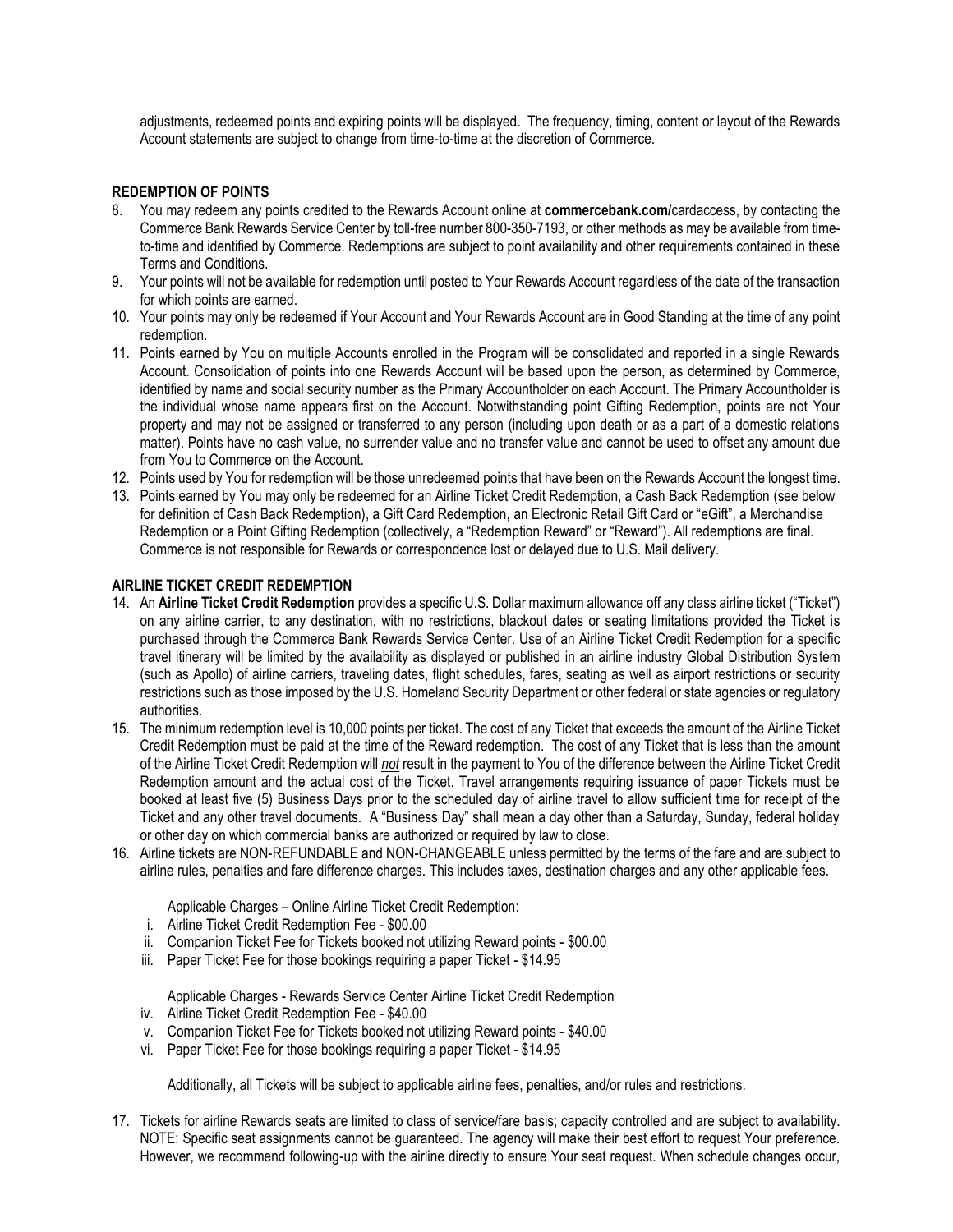You must re-request a new seat assignment.

- 18. Neither Commerce nor its third-party service providers, their respective employees, officers, affiliates or agents maintains any control over the personnel, equipment or operations of any airline carrier. The passage contract in use by the airlines, and other carriers will constitute the sole contract between You/Your travel companions and the carriers. The responsibility of any airline carrier to You/Your travel companion is limited to the airline carrier's contractual and statutory liability as a common carrier.
- 19. Neither Commerce nor its third-party service providers, their respective employees, officers, affiliates or agents shall be liable for any bodily harm and/or property damage which may result from Your participation in the Program, Airline Ticket Credit Redemption, nor for the performance by the airlines of the ticketed transportation. Commerce does not guarantee the availability of any flight on any airline or seats on any such flight. Commerce does not endorse, guarantee or warrant the goods and services offered by any airline.
- 20. Unused lost, stolen, or otherwise destroyed Tickets or documents are not reusable or replaceable. Points are considered fully redeemed when an airline Ticket is issued and mailed or emailed to You.

### **CASH BACK REDEMPTION**

- 21. A **Cash Back Redemption** provides a specific U.S. Dollar amount that, upon redemption of points, is applied as a credit to Your Account. A minimum of 2,500 points is needed to redeem for Cash Back. Values for non-cash back redemption items such as merchandise, gift cards, and travel may vary.
- 22. A Cash Back Redemption credited to Your Account will not substitute for Your minimum payment obligation.
- 23. Cash Back Redemptions will be credited to Your Account within two (2) Business Days of Your redemption.

### **GIFT CARD/GIFT CERTIFICATE/ELECTRONIC RETAIL GIFT CARD or "eGift" REDEMPTION**

- 24. **A Gift Card/Gift Certificate/Electronic Retail Gift Card or "eGift" Redemption** allows You to redeem points for gift cards/gift certificates/electronic retail gift cards or "eGifts" in various U.S. Dollar amounts for participating merchants. The complete variety of gift card/gift certificate**/**Electronic Retail Gift Card Rewards is subject to change and any merchant's participation may be discontinued at any time without notice.
- 25. The Commerce Bank Rewards Service Center will endeavor to issue a gift card/gift certificate within 7-10 Business Days of Your request. At the time of the gift card/gift certificate redemption, the Rewards Center will reduce Your points total by the number of points used to obtain the Reward(s). Electronic Retail Gift Cards ("eGift") will be sent within three (3) business days to the email address (and/or mobile phone) specified when the order was placed. For text delivery, message & data rates may apply. The mobile carriers are not liable for delayed or undelivered messages.
- 26. Gift cards/gift certificates/electronic retail gift cards will not be personalized and are transferable.
- 27. Gift cards/gift certificates/electronic retail gift cards must be presented to participating merchant partner for use. The Commerce Bank Rewards Service Center and Commerce make no guarantees, warranties or representations of any kind, expressed or implied with respect to the goods or services offered by any participating merchant; and shall not be liable for any loss, expense, accident, injury or inconvenience that may arise in connection with the use of such Rewards; or as a result of any defect in or failure of such Rewards. The Commerce Bank Rewards Service Center specifically disclaims any defect in or failure of such Rewards. The Commerce Bank Rewards Service Center and Commerce specifically disclaim any implied warranties of merchantability or fitness for a particular purpose. You are responsible for any taxes, fees, assessments or other charges, if applicable to any gift card/gift certificate/electronic retail gift card, including any late cancellation fees or other charges. Gift cards/gift certificates/electronic retail gift cards are void where prohibited by law. Use of any gift card/gift certificate/electronic retail gift card is subject to any additional restrictions contained on or with the gift card/gift certificate/electronic retail gift card. Please see the merchant's gift card/gift certificate/electronic retail gift card website and/or disclosures for additional terms and conditions, which are subject to change at merchant's sole discretion, if permitted by law.
- 28. A gift card/gift certificate/electronic retail gift card may only be used once. Mechanical reproductions, copies or facsimiles of gift card/gift certificate/electronic retail gift card will not be accepted. Additional terms and conditions appearing on the gift card/gift certificate/electronic retail gift card are to be interpreted in accordance with and are incorporated into these Terms and Conditions.
- 29. There are no refunds, exchanges, replacements or conversions for currency, credit, other points or Rewards for no-shows or unused portions of Rewards. Lost, stolen, destroyed or expired gift cards/gift certificates/electronic retail gift cards may not be reissued or replaced.
- 30. Gift cards/gift certificates/electronic retail gift cards can only be shipped within the United States and its Territories. Rush delivery is available for retail and dining gift certificates, theme park tickets, and movie tickets for additional points. Items shipped rush delivery will be received within 2 business days. Rush delivery is not available for addresses outside of the United States.
- 31. Redemption of gift cards/gift certificates/electronic retail gift cards for the purpose of effecting a donation to charity are generally not tax deductible. You should check with Your tax advisor if You have further questions in this regard. Receipts stating the dollar value of the charitable donation made in connection with any redemption will not be given.
- 32. Neither Commerce nor its third-party service providers, their respective employees, officers, affiliates or agents assume any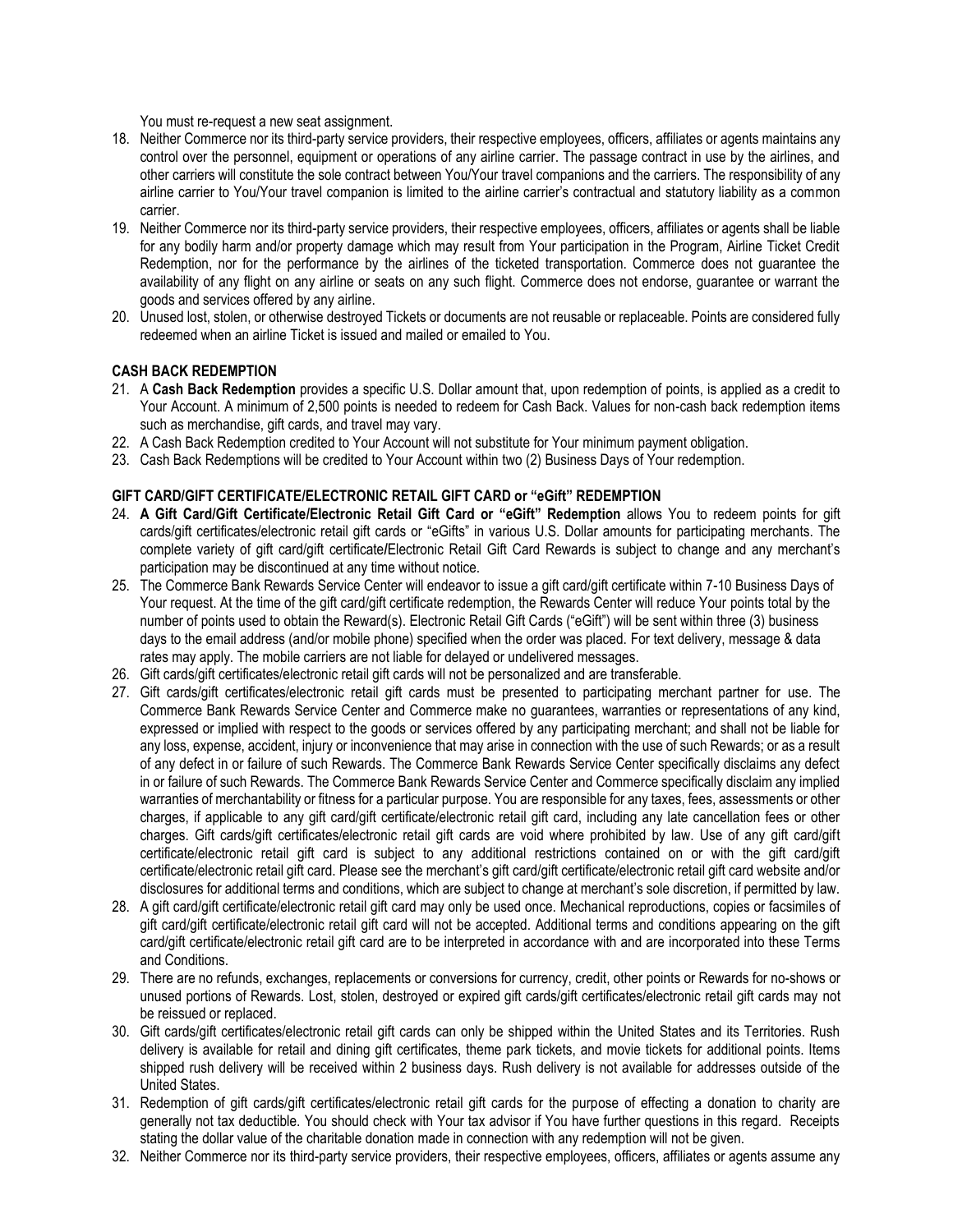responsibility for, and will not be held liable for any loss, injury, death or damage to any person or property, as a result of an experience Reward, or in transit to or from said experience Reward or any cause whatsoever due to accidents, delays, cancellation due to nature, mechanical breakdown, strikes, acts of God, inconvenience, or irregularity which You may suffer by reason of an experience Reward. Neither Commerce nor its third-party service providers, their respective employees, officers, affiliates or agents assume any responsibility for any promises or claims, written or verbal, made by anyone other than those made in the Terms and Conditions provided herein.

### **MERCHANDISE REDEMPTION**

## 33. **General terms and conditions**:

Prices are guaranteed upon redemption. The cost of shipping, handling, and applicable taxes are included in the price shown for each item. Points will be deducted at the time of redemption.

- i. Once you redeem, except for the limited exceptions listed under "Return Policy," your transaction is nonrefundable, and points will not be reinstated.
- ii. All product orders are subject to availability. Customer Service will contact you if an item is no longer available to determine if you want a substitution or a refund. We reserve the right to substitute similar items of equal or greater value.
- iii. Product defects are covered by the manufacturer's warranty, if any; see manufacturer's website for details.
- iv. Items ordered at the same time may arrive separately.
- v. We cannot deliver to P.O., A.P.O., F.P.O. boxes, or any address outside the fifty United States and Puerto Rico. Some merchandise may not be shippable to Alaska, Hawaii or Puerto Rico.

### 34. **Shipping and Delivery Information**:

- i. Items sent by USPS, UPS or FedEx:
	- a. Generally, in-stock merchandise will ship within 5 business days. Items that are not in stock will ship the day they become available. Addresses cannot be changed after order has been placed. When possible, refuse delivery from the shipper if the package appears damaged. If you are unable to refuse delivery for any reason and the package is visibly damaged, contact Customer Service at 800-350-7193 within 72 hours of delivery, and we will file a claim for you.
- ii. Items sent by a trucking company:
	- a. Items may take 2 to 4 weeks to ship.
	- b. A daytime phone number must be provided. You will be contacted by the carrier to schedule an appointment for delivery between 9:00 am and 5:00 pm Monday - Friday. An adult, 18 years or older, must be present to inspect and sign for the delivery. The delivery crew will deliver the product to your shipping address and will usually bring it onto the premises.
	- c. Applicable large screen televisions, appliances and exercise equipment will be placed in the room of your choice (access permitting) and unboxed; packaging materials will be removed. If the screen is cracked or you plug the device in and it doesn't work, refuse delivery.
	- d. No items will be installed or set up.
	- e. Please inspect all items when delivered by the delivery team; plug in electronic devices (if feasible) so you know they are working.
	- f. If the item appears to be damaged or defective, you should refuse the delivery and contact us at 800-350- 7193. Once you accept delivery, no refunds, exchanges, or replacements will be allowed, and the manufacturer's warranty does not cover any damage that may have occurred during shipping.

### 35. **Return Policy**:

- i. Except as expressly provided below and in sections 34ii(c) and 34ii(f) of the Shipping and Delivery section above, items are nonrefundable and nonreturnable.
- ii. Please call 800-350-7193 if you believe you received the incorrect item, so we can verify what you received compared to the order placed. If we confirm that an incorrect item was shipped, the item can be returned and upon receipt, points will be credited to your account.

### **FUEL DISCOUNT REDEMPTION**

- 36. This discount may be redeemed for the purchase of fuel at participating BP and Shell locations in the United States.\* Visit **www.commercebank.com/rewards** and select "Point of Sale" from the "Redeem" menu for Fuel Discount locations.
- 37. "Fuel Discount" refers to the amount of money off you will receive per gallon of gasoline purchased up to a maximum of twenty (20) gallons per transaction.
- 38. Discounts are limited to a maximum of twenty (20) gallons per redemption.
- 39. Redemption transactions are subject to the "use it or lose it" rule. This means once the user accepts this offer, the user must dispense all twenty (20) gallons of gasoline to maximize savings. Any unused portion of the 20-gallon limit will be forfeited and will not carry over to a future transaction.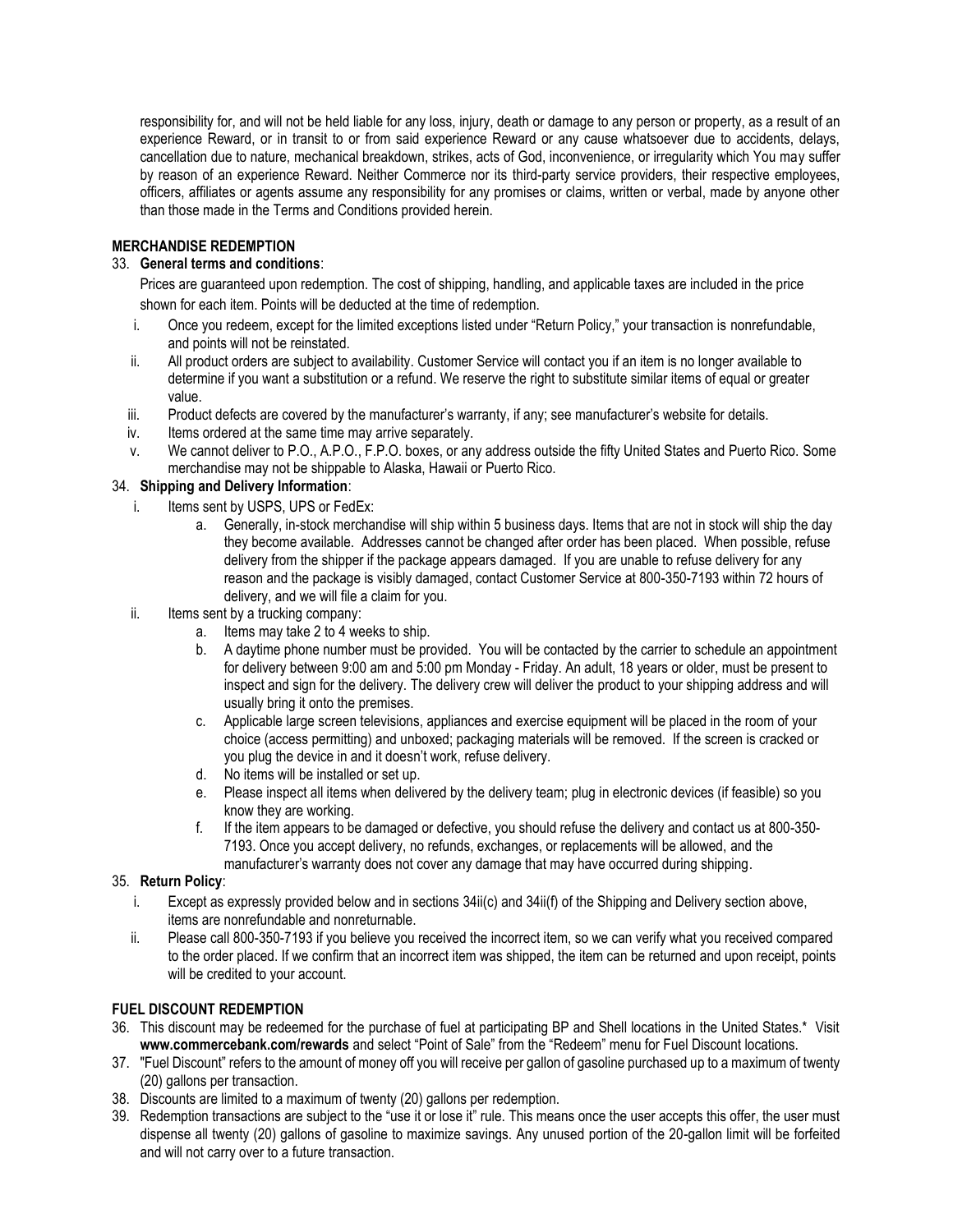- 40. Fuel Discounts are not refundable, replaceable, or transferable for cash, credit, or other rewards under any circumstances unless required by applicable law.
- 41. Fuel Discounts may not be combined with any other discount offers, promotions, or other fuel rewards programs.
- 42. Fuel Discounts may only be used for motor fuel transactions.
- 43. The price per gallon will be reduced by the cents off per gallon indicated in the applicable Fuel Discounts offer based on user's available rewards points.
- 44. User may redeem Fuel Discounts at the pump or inside the service station.
- 45. Use of this redemption offer constitutes acceptance of the terms and conditions accompanying this rewards card. \*For participating BP locations, **[Click Here](https://www.mybpstation.com/station-finder)**. \*For participating Shell locations, **[Click Here](https://www.shell.us/motorist/gas-station-near-me.html)**

### **POINT GIFTING REDEMPTION**

- 46. A **Point Gifting Redemption** allows You to gift points to any Commerce customer who has obtained a Rewards Account in Qualified Programs. Additionally, You can utilize a Point Gifting Redemption to combine Your earnings from multiple Commerce Bank Accounts enrolled in Qualified Programs. Qualified Programs include Commerce Bank Rewards, Commerce Signature Rewards, Commerce Bank World Elite Rewards and other rewards programs that may be added by Commerce, at Commerce's discretion.
- 47. To gift points, You must provide the credit card Account number and last name of the person You will be gifting points to. Commerce will not provide this information. Once points have been gifted, these points will be deducted from Your Rewards Account.

### **POINT EXPIRATION**

- 48. All points earned by You will accrue to and be available for redemption by You for three (3) years from the calendar quarter in which those points are posted to Your Rewards Account. Accrued, unredeemed points on the Rewards Account that were placed on the Rewards Account during the third preceding calendar year quarter expire and will be deducted from the Accountholder's Rewards Account balance of available, unredeemed points as of the end of that quarter. *(Example: unredeemed points that were credited to a Rewards Account during the first quarter of the year 2014 will expire and be deducted from the Rewards Account at the end of the first quarter of the year 2017.)* Points due to expire at the end of the current quarter will be shown on Your Rewards Account Statement, and on your Rewards Account Summary online at commercebank.com/cardaccess.
- 49. All points gifted to You, through Point Gifting Redemptions will accrue to and be available for redemption by You for one (1) year from the calendar quarter in which those points are posted to Your Rewards Account. Accrued, unredeemed points that were gifted to the Rewards Account during the one preceding calendar year quarter expire and will be deducted from the Accountholder's Rewards Account balance of available, unredeemed points as of the end of that quarter. *(Example: unredeemed points that were gifted to a Rewards Account during the first quarter of the year 2014 will expire and be deducted from the Rewards Account at the end of the first quarter of the year 2015.)*
- 50. Points due to expire within the next ninety (90) days will be shown on Your Rewards Account Statement, and on your Rewards Account Summary online at commercebank.com/cardaccess. There are no credits, exchanges or refunds on unused points. All unredeemed points on Your Rewards Account will, on the day of Rewards Account closure, be forfeited if Your Rewards Account is closed for any reason.

#### **GENERAL TERMS/CONDITIONS**

- 51. Commerce reserves the right, in its sole discretion, to suspend, cancel or modify the Program at any time and for any reason and without prior notice. Administrative services and travel agency services are provided by third-party service providers.
- 52. Commerce reserves the right, in its sole discretion, to add, delete, change or revise the Terms and Conditions of the Commerce Bank Rewards Program including, but not limited to, qualifications for participation in the Program, Program features or procedures, the imposition or discontinuance of special promotions or offers, additions, deletions or revisions of Rewards offered, revisions of the amount of points required for Reward Redemption, revisions of point caps, limitations or expiration periods, revisions to disqualifying events or the imposition of new, revised or additional Program terms.
- 53. You will be responsible for both determining and paying any federal, state or local taxes, fees or other charges, if any, that may be imposed by any governmental or regulatory authority on Rewards obtained through the redemption of points, whether or not such taxes, fees or other charges are imposed at the time of point redemption or subsequently. Should Commerce be required to report taxes, tax reporting, if any, will be made to the tax ID number of the Primary Accountholder, regardless of which Accountholder redeemed the points.
- 54. Commerce reserves the right, in its sole discretion, to disqualify any Accountholder from participation in the Program and to cancel or invalidate any points in cases of actual or suspected abuse, fraud, violations of the Commerce Bank Rewards Program Terms and Conditions or any actual or suspected abuse or fraud with respect to the credit card Account or the Rewards Account.